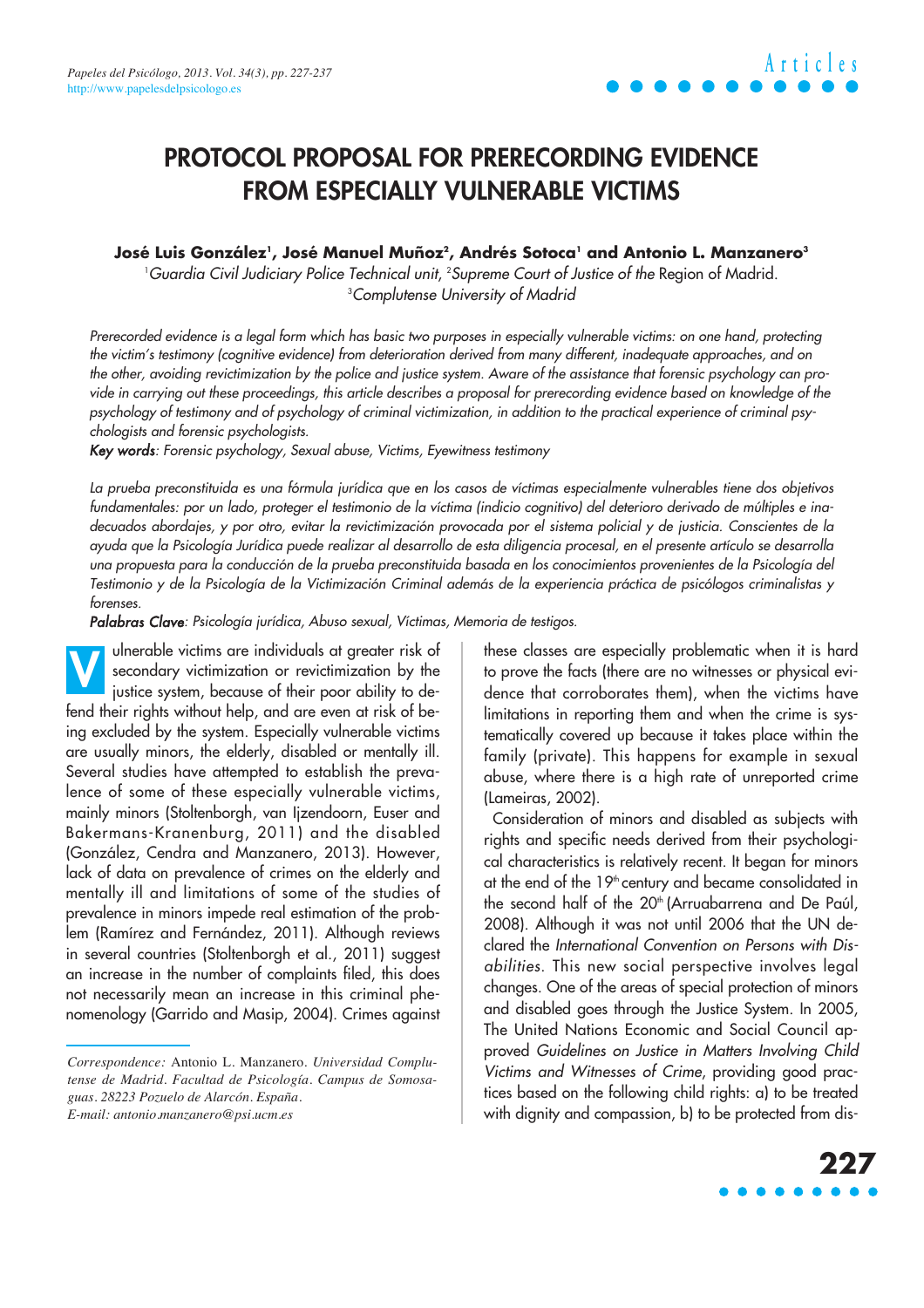crimination, c) to be informed, d) to be heard and express views and concerns, e) effective assistance, f) privacy, g) to be protected from hardship during the justice process, h) safety, i) special preventive measures, and h) reparation.

**Articles**

With respect to the disabled, Article 13 of the Convention on this class specifies: "1) States Parties shall ensure effective access to justice for persons with disabilities on an equal basis with others, including the provision of procedural and age-appropriate accommodations, in order to facilitate their effective role as direct and indirect participants, including as witnesses, in all legal proceedings, including at investigative and other preliminary stages. 2) In order to help to ensure effective access to justice for persons with disabilities, States Parties shall promote appropriate training for those working in the field of administration of justice, including police and prison staff."

In Spain, policies and services for the care and protection of minors did not begin until the nineteen-eighties, after the proclamation of the Constitution. Significant legislative changes came with Law 21/87 of November  $11<sup>th</sup>$ which modified certain articles in the Civil Code and the Law on Civil Procedure (LEC) on matters of adoption and other reforms for protecting minors, and Organic Law 1/1996 of January 15<sup>th</sup> on Legal Protection of Minors, which with regard to children in legal proceedings, in its Art. 9.1 states that appearance of minors in court, "shall be in the manner most appropriate to the situation and their development, taking care to maintain their privacy."

Although there is no authentic statute of protection of minors in the criminal process in our legislation when they appear as victims or witnesses, there have been important reforms in the Law on Criminal Procedure (LECrim) directed at procuring this protection. Thus in Organic Law  $8/2006$  of December  $4<sup>th</sup>$  modifications were made in this sense in Arts. 433, 448, 707 and 731b that open a new range of powers to judges and courts for providing concrete protection for minors who are victims or witnesses (Alcón and De Montalvo, 2011).

It is in this framework of protection of especially vulnerable individuals as they undergo criminal proceedings, in which throughout this study, the advisability of prerecorded, also sometimes called anticipatory evidence, is going to be dealt with (Magro, 2008). In the international panorama, both in the Strasbourg Court (Sentence of the ECtHR of October 2, 2002, SN against Sweden case; and December 16, 2003, Magnusson against Sweden case) and the European Court of Justice (Sentence of the ECJ of June 16, 2005, María Pupino, Case C-105/03) admit the validity of prerecorded evidence when victims are minors. In Spain there is also plentiful jurisprudence, as already mentioned, and Sentence nº 96/2009 of the Supreme Court (Courtroom 2) is a good reference because it makes an updated interpretation of the term "impossibility"1 of appearing on the day of the Hearing, including cases in which there is a certain risk of bringing on consequences to the psychological and moral safety of minors who are victims of sexual crimes.

Nevertheless, our Supreme Court recalls that this practice must not be indiscriminate, and that each minor will have to be evaluated to see whether his/her appearance in court could affect his/her personal development or mental health (Molina, 2009). This precept is also mentioned in Circular 3/2009 of the Attorney General, which stipulates that in cases of minors who are victims of sexual crimes at least the following two circumstances must coincide for evidence to be prerecorded: a) it is accredited by that the minor's appearance in hearing may cause him/her severe psychological harm (e.g., SC sentence  $n^{\circ}$  332/2006 of March  $4^{\circ}$ , and b) the child is very young and the time lapse between the first declaration and the date of the hearing could affect the quality of his/her account (i.e., SC sentence nº 1582/2002 of September 30<sup>th</sup> SC sentence n<sup>o</sup> 174 (2011 of November  $7<sup>th</sup>$ ).

With respect to other classes of especially vulnerable victims, Spain ratified the International Convention on Rights of Persons with Disabilities in 2007, and at the present time the Statute of Victims, which will attempt to apply the Convention to our legislation, is under preparation. European Council Framework Decision 2001/220/JHA of March 15, 2001 (LCEur 2001, 1024) on the standing of victims in criminal proceedings, requires passive subjects of criminal acts who are particularly vulnerable to be given specific treatment best suited to their circumstances (Art. 2, Section 2). More recently, Directive 2012/29/EU of the European Parliament and of the Council of October 25, 2012, established the minimum standards on the rights, support and protection of victims of crime, including "Victims with

<sup>1</sup> Closer to Art. 777 LECrim, which leaves open the reason for which it is impossible to give evidence on the day of the hearing, unlike the ordinary proceeding which stipulates very specific cases (death, disability or residence outside the Peninsula).

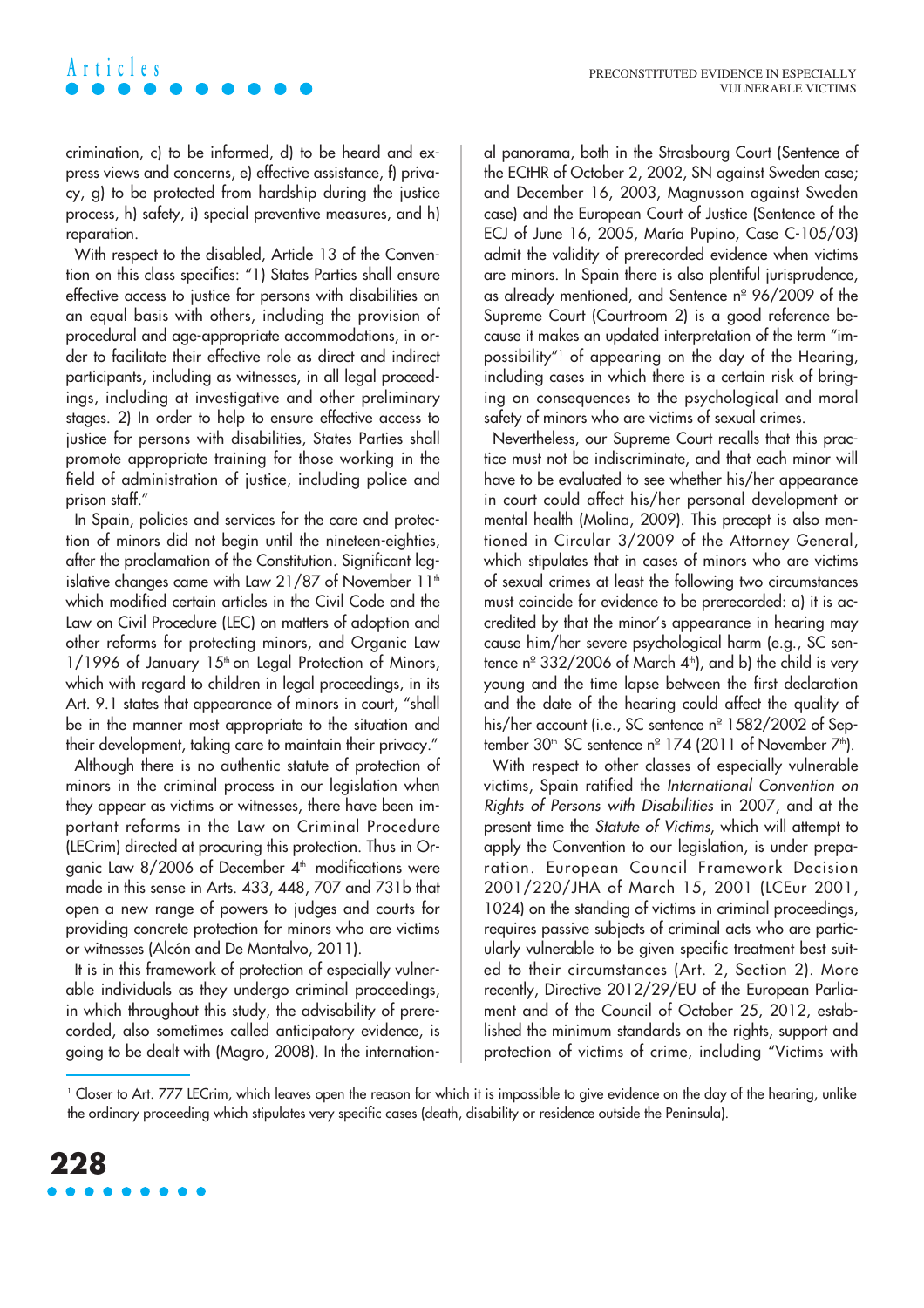specific protection needs" in Arts. 22 and 23, although will not be compulsory for Member States until November 16, 2015. In this legal framework, prerecorded evidence has begun to be applied to individuals with intellectual disability and therefore is part of Spanish jurisprudence (e.g., SC sentence nº 962/2011 of September 29, Regional Sentence Lerida nº 322/2012 of September  $24^{\degree}$ ).

Therefore, in Spain appealing to prerecorded evidence is legally possible and has two basic goals: on one hand, avoid the consequences of secondary victimization (safeguarding the higher interest of especially vulnerable victims), and on the other, protect the item of proof (testimonial proof) for the benefit of obtaining the material truth (Gisbert, 2011). The assistance that the legal psychologist can offer law to achieve both goals is therefore obvious (De la Rosa, 2011), and the contributions of psychology of testimony and psychology of criminal victimization are recalled in this article. A protocol for action based on the experience of criminal and forensic psychologists (Muñoz, Manzanero, Alcázar, González, Pérez and Yela, 2011; Recio, Alemany and Manzanero, 2012) in the practice of procedure related to prerecording evidence is also proposed.

#### **COGNITIVE EVIDENCE: CHARACTERISTICS AND NEEDS FOR PROTECTION**

Different types of evidence are used to establish the legal reality of the facts. The most common are material, documentary, expert and testimony. The last is related to declarations about the facts and identification of the perpetrators. All of them attempt to acquire a description of what happened and the participants in it, as well as their recognition. Attentional, perceptive, memory, language and thought processes influence these tasks. They are therefore called cognitive evidence. Order JUS/1291/2010 of May 13<sup>th</sup> on regulations for preparation and submission of samples for analysis by the Institute of Toxicology stipulates that proof must be kept under a chain of custody to avoid damage, substitution, contamination or destruction. The custody procedure includes how to extract or gather evidence, its conservation and registered submission. It is usually applied to material proof, however, by extension, should also be to testimonial. As a general rule, what really happens is that testimonial proof is systematically excluded from these procedures, and the declarations and identifications are not kept under the chain of custody that would avoid

memories being altered, replaced or destroyed. Because, contrary to common belief, memory is not infallible, nor does it work like a video camera that faithfully records everything that happens to be reproduced again without variation later, any number of times necessary. Memories are in continual transformation and are affected by deterioration due to the passing of time and interference from outside information (Baddeley, Eysenck and Anderson, 2010).

**Articles**

In general, we would agree that it would not make sense to arrive at the scene of the crime to collect samples after a long time, and every time someone does, the evidence could be contaminated if it is not done carefully enough. Furthermore, all the material collected that could be tampered with or contaminated during transfer must be kept under optimum conditions for its protection and least deterioration. Cognitive evidence (memory) also deteriorates over time and is reconstructed every time the witness (victim or accused) remembers and narrates what happened, and this could be contaminated by information from the setting, questions asked, communications media or the comments of others. Degradation and contamination of memories are especially severe when witnesses are vulnerable, the longer the time that has gone by, and in newsworthy events. Studies on memory function show that there is no procedure for recovering original memories once they have been transformed (Manzanero, 2010; Toglia, Read, Ross and Lindsay, 2007). In general, when the chain of custody of evidence has not been kept, it is no longer valid, due to the possibility of its contamination, replacement, damage or destruction. All these effects can happen to memories when due precaution is not taken and in this sense testimonial evidence could be equally invalidated.

Research in psychology of testimony has delimited the various factors that can affect the memory imprint and that have traditionally been organized in three groups (Manzanero, 2010):

- a) Factors that affect the codification stage of information. In this group on one hand, we would have characteristics of the situation of criminal victimization (i.e., perceptive conditions, duration, sensation of risk to life, etc.) and, on the other, characteristics of the victim/witness (sex, age, emotions felt, etc.).
- b) Factors that affect the information retention stage including retention time, number of times gone over and recodifications.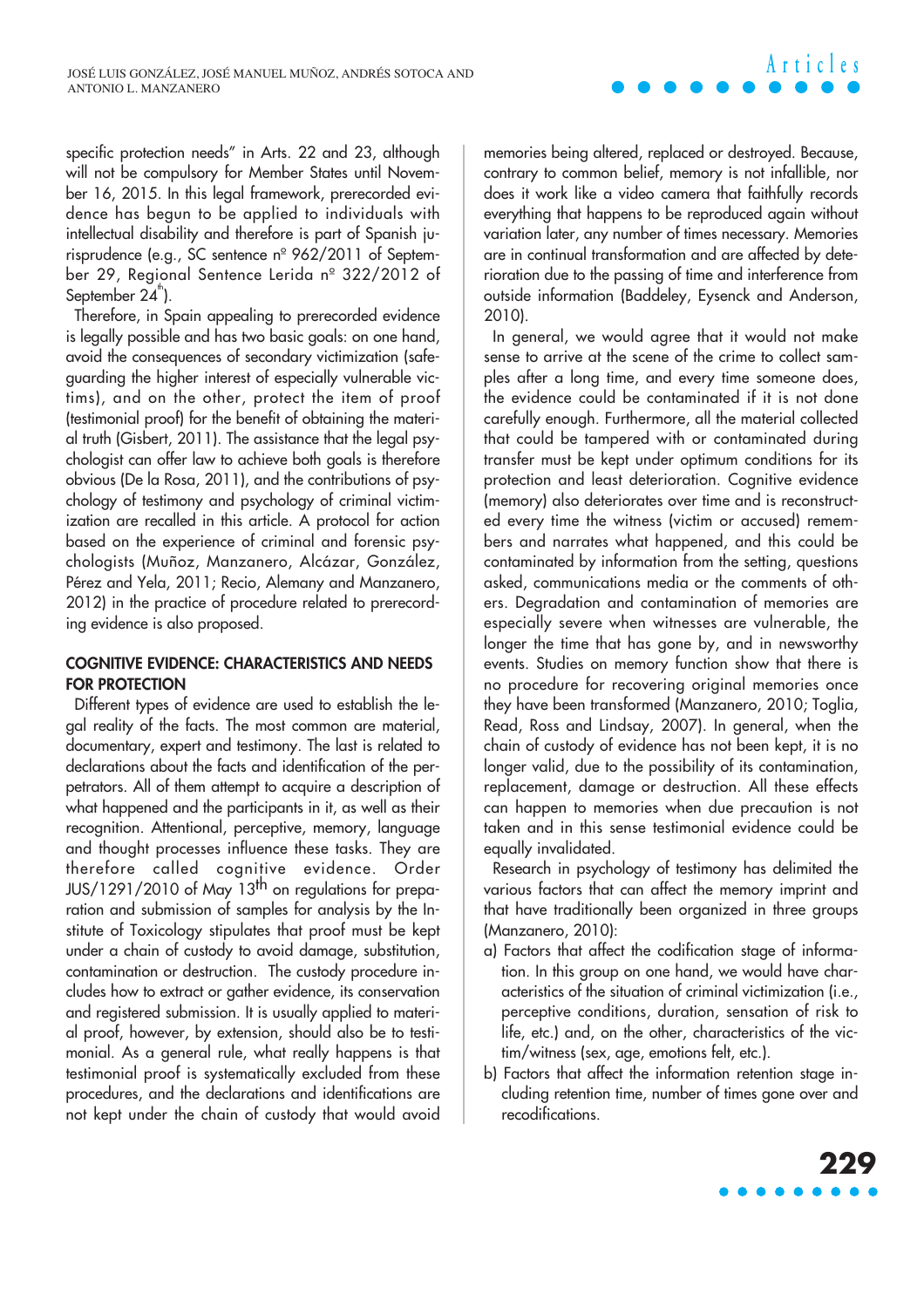# **Articles**

c) Factors that affect the information recall stage. This alludes to the number of times the victim has been approached about the alleged facts reported and the manner in which this was done. Research in this sense clearly indicates that the more the victim has had to recall the memory, the higher the probability of its distortion. On the other hand, it has also been found that the younger minors are, the more vulnerable they are to suggestion derived from improper exploration (i.e., the directive interview style, using leading, trick, suggestive, and forced yes/no choice questions).

Contaminating factors that impinge on the codification and retention stages escape control directed at minimizing their impact. However, the factors that affect the recall stage are avoidable as long as the victim is approached properly. In this sense, the benefits of an appeal to prerecorded evidence guided by an expert in legal psychology, primarily when dealing with especially vulnerable witnesses and victims for whom police and courtroom examination have to be adapted (Milne and Bull, 2006) as mentioned above and established by Spanish and international legislation to guarantee the rights of these classes, are clear.

### **THE PSYCHOLOGICAL IMPACT ON THE ESPECIALLY VULNERABLE VICTIM: PREVENTING SECONDARY VIC-TIMIZATION**

Various studies have demonstrated the difficulty in establishing a single psychopathological pattern associated with experiencing a situation of victimization, and there is a wide variety of signs and symptoms of very little specificity in samples analyzed (Milner and Crouch, 2004; Pereda, 2009). Thus, for example, in the special case of sexual abuse, cognitive, emotional, behavioral and relational maladjustment of victims and their physiological functions have been found depending on their age (Echeburúa and Guerricaechevarría, 2005). Other times the victimizing experience is not traumatizing (i.e., they lack cognitive ability to give social significance to the facts, and they experienced no pain during performance of the illicit sexual activity) and does not produce destabilization in their psychological state. In general terms, the emotional factors associated with the memory of the traumatic offense often do not fit the expected (Manzanero, Recio, Alemany and Pérez-Castro, 2013). It therefore seems hard to accurately determine the presence or absence of a criminal situation in view only of the psychological state of the victim (Milner and Crouch,

2004). Thus for example, many of the psychological maladjustments associated with child sexual abuse could be the fruit of other psychosocial stressors in the minor's life (for example, parents breaking up).

According to the data found in several different studies, many factors could modulate a crime's impact on the victim, as well as his/her future recovery. Among those factors, are the characteristics of the crime, familiarity with the aggressor, intellectual development, vulnerability and resilience factors, the sex of the victim and the response of the supporting setting (Ramírez and Fernández, 2011). The most severe effects are linked to a higher level of physical contact, higher frequency and duration of the victimizing situation, whether the aggressor is a significant person for the victim and the use of force and violence. The worst prognoses for recovery seem related to less support and more conflict within the family (Lameiras, 2002).

It is therefore important for the technician in charge of guiding prerecorded evidence to have a profile of the victim's psychological state beforehand to orient the suitability or not of the time chosen based on clinical criteria. If he decides to go ahead and prerecord evidence, the interviewer must pay attention to indicators of emotional suffering in the victim and apply crisis intervention techniques that minimize the level of distress, or advise the judge to suspend the session, since on top of additional harm, it could affect his/her testimony, placing the victim in a position of legal defenselessness.

Furthermore, when especially vulnerable victims go through the justice system, it could lead to what is known as secondary victimization. The main risk factor in this sense would be their overexposure to different interview examinations in a situation of vulnerability that could cause either continually re-experiencing negative emotions associated with the traumatic experience or the sensation of being discredited, mainly if their declarations are strongly questioned by the defense of the accused, which affects their self-esteem and favors maintaining or developing feelings of guilt. Both questions interfere with positive therapeutic evolution (Hamblen and Levine, 1997; Lameiras, 2002; Turman and Poyer, 1998).

Again the legal option of prerecorded evidence seems an appropriate resource that could contribute to minimizing these secondary effects derived from the especially vulnerable victim going through the criminal procedure, by integrating psychological demands with legal imperatives (Echeburúa and Subijana, 2008). The following points are essential to ensure that these proceedings are

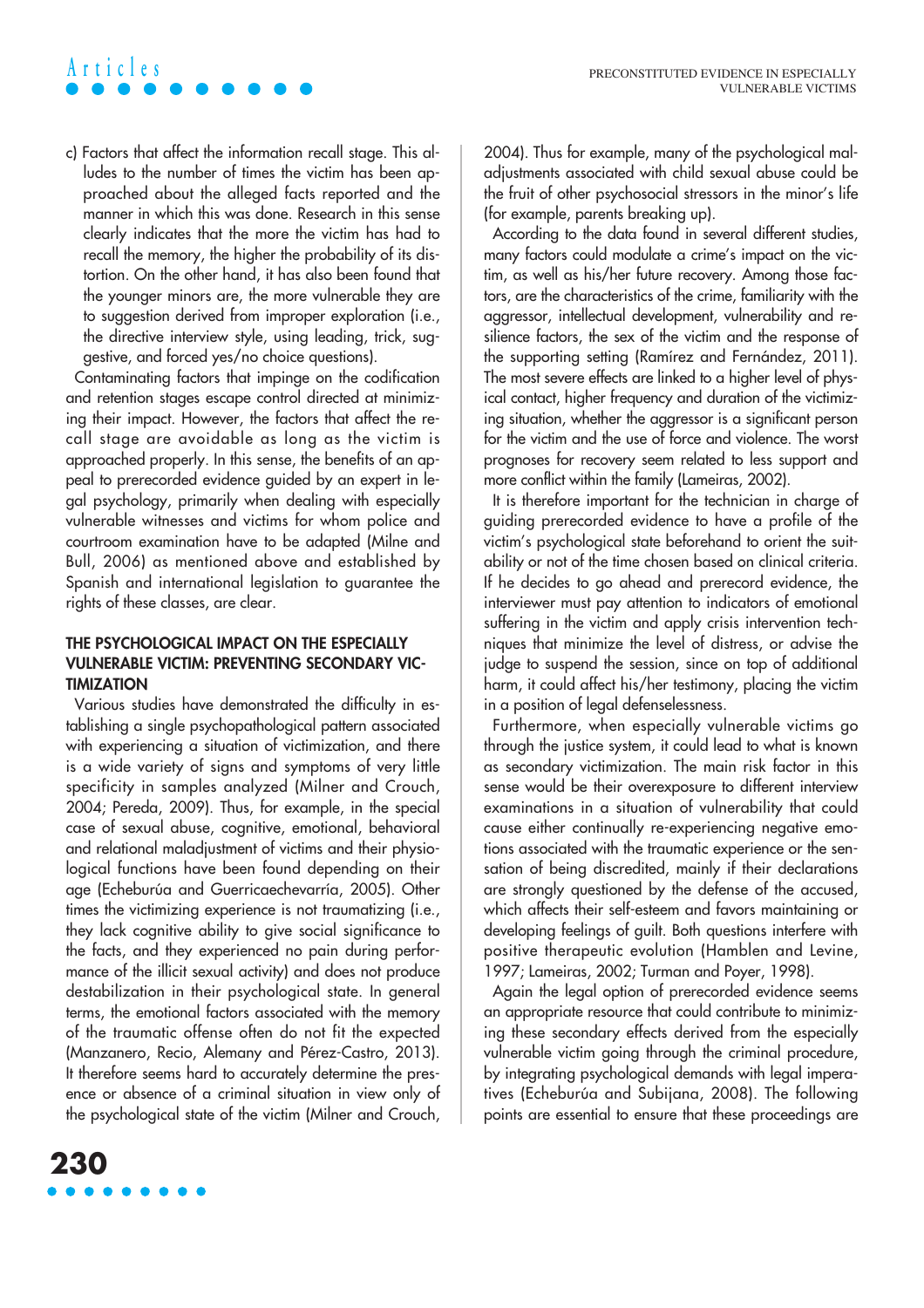performed properly (adapted from Caso, Arch, Jarne and Molina, 2011):

- ✔ Principle of protection. The victim is the center of attention, and all legal efforts are directed at securing a comfortable context, a quiet, confidential setting in which he/she can express himself/herself freely.
- ✔ Principle of suitability to the concrete circumstances of each vulnerable victim. The interviewer should prepare the examination by paying attention to the victim's psychological characteristics, and adapt the questions to the victim's emotional development and cognitive abilities (thought and language).
- ✔ Principle of privacy. The victim must express himself/ herself freely and sincerely. A setting is found in which all those circumstances that could inhibit the vulnerable victim (i.e., characteristics that underline the authority of the interviewer) should be minimized. The less noticeable the presence of other actors in the legal process is, the more comfortable the victim will feel. Privacy is not synonymous with covering up. The interviewer must explain to the victim, according to his/her cognitive abilities, the development and direction of the proceedings. Never lie.
- $\checkmark$  Possibility of expert participation. The judge decides according to the circumstances whether or not this additional guarantee is necessary. The situation of the minor in the proceedings (witness/victim), his/her cognitive development and severity of the crime seem to be the criteria used by the judge to recur to expert collaboration (Circular 3/2009 FGE). In this sense, the Supreme Court (Sentence nº 96/2009) allows the expert an active role in developing the evidence and is not merely a spectator: "Action by the expert may not be limited to being a spectator or passive presence, but actively contribute the knowledge or skills within his/her experience… This does not mean that the expert directs the interrogation, but that the examining judge does so with intervention by the parties present, under his/her control and by means of the expert as his/her instrument." One possibility of expert intervention is clearly given in Art. 433 of the LECrim, "Any declaration by a minor may be made before experts and always in the presence of the prosecutor." In this respect, it seems worth mentioning the words of Caso et al. (2011), "The judge is not a psychologist, nor should he believe that psychology is a simple science. His experience is insufficient. Approaching such interviews alone may cause the minor severe harm." A fa-

cilitator is recommended for victims with intellectual disability (Recio et al., 2012).

### **ACTION PROPOSAL FOR DEVELOPING PRERECORDED EVIDENCE**

Keeping in mind the two basic benefits of prerecorded evidence, safeguarding the cognitive evidence (testimony) as an item of proof and avoiding secondary victimization, a design for action based on the practical experience of criminal psychologists and forensic psychologists in our country is proposed in the following sections. Remember that for minors, the need for such a protocol was posed during parliamentary proceedings for Organic Law 8/2006, which although not included in the law in the end, stated that, "…in the declarations of minors in criminal processes, their declarations shall be taken by an expert whom the judge, the prosecutor and the parties have previously provided with the questions, and this examination shall be followed by the judge and the parties through a one-way mirror or on closed-circuit video, and they shall be able to suggest new questions through the expert, which shall also be recorded on audiovisual support for their evaluation," (Circular 3/2009 FGE). The UN Convention on Rights of Persons with Disabilities stipulates the same possibility.

These proceedings, as already mentioned, are not of an expert witness, because it is an alternative way of examining the victim, and not equivalent to a forensic evaluation of the case, for which the technician may or may not be summoned by judicial warrant and which would involve another type of intervention in addition to acquiring and evaluating the testimony (e.g., psychopathological exploration, application of psychometric tests, contact with other professionals, etc.). It would also have to be differentiated from police proceedings derived from the criminal investigation of the alleged facts and that could include the interview with the victim. In the light of research, it is recommended that if interviews are repeated, they be done by the same interviewer (Milne and Bull, 1999; Ainsworth, 2001; Milne and Bull, 2006; Bull, Valentine and Williamson, 2009). Therefore, if the criminal psychologist has already approached the victim within the criminal investigation, he should be in charge of guiding prerecorded evidence. Otherwise, the demand is usually performed by the court forensic psychologist.

Once the examining judge has decided it is advisable to recur to these proceedings and the court requests the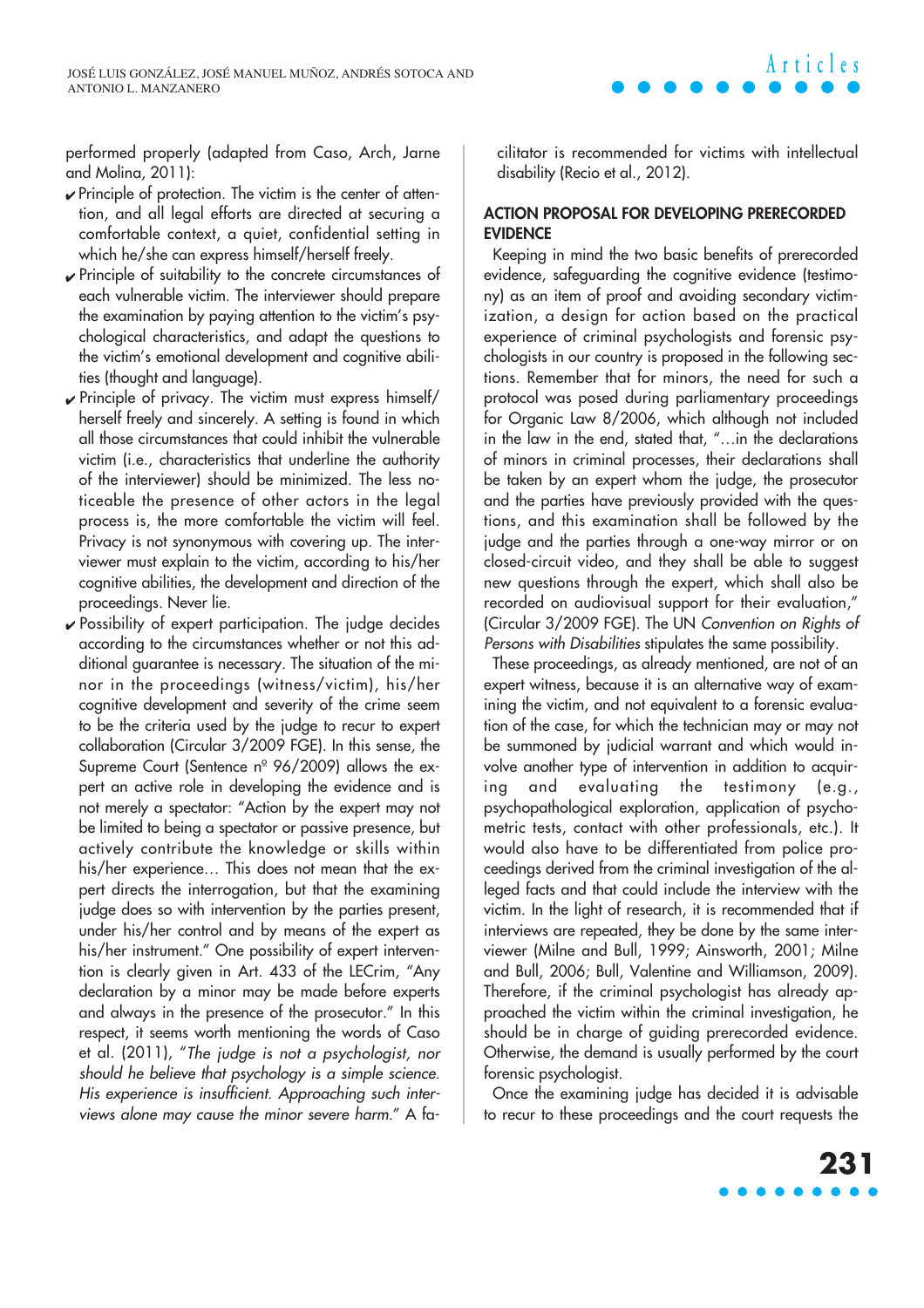## intervention of the technician, he must explain to the judge the best conditions for achieving the intended purpose, as well as how the various judicial operators should intervene (such as passing the technician the questions they wish to ask the victim in writing). He also explains that the pace of the interview will be marked by the characteristics of the victim and the limitations that could arise during the course of the interview, which could sometimes lead to its suspension (anxiety of separation, qualms about talking to the interviewer, emotional blockage, continuous weeping, etc.). When these warnings have been given, based on scientific knowledge for

## 1) Emptying the file and coming into contact with the victim's context

optimizing acquisition of testimony, the technician should

follow the steps below for prerecorded evidence.

The technician analyzes all the information available in the police report and/or court file, to acquire a clear vision of the alleged criminal offence committed (which will later guide his/her questions), and will confer with caregivers or legal representatives of the vulnerable victim to acquire information on his/her psycho-evolutionary process, ethnic factors (if he is from another culture), daily routines, situation of revelation of the facts of the crime, reaction by the context and psychological state of the victim.

#### 2) Preparing the room

**Articles**

This point, in spite of its importance, is usually imposed by availability and means of the Courthouse. It should be recalled that the interview must be followed in real time by the various judicial operators (judge, prosecutor and attorneys for the parties) so any questions for clarification deemed appropriate may be made by the technician later. Moreover, the interview must be recorded on audiovisual support so it can be reproduced later at the hearing and evaluated by the sentencing court (notwithstanding its use as material assisting in making any expert analysis on the credibility of the testimony). Ideally, there should be two adjacent rooms connected by a closed-circuit television system or one-way mirror (Gesell chamber). The solution most used by the authors of this study is a courtroom (in which the parties are present), and a nearby office (where the interview is performed), in which there is a video camera and wiring for live viewing of the interview on a monitor installed in the courtroom. The recording equipment should be as discrete as

possible and before starting to take evidence, all the equipment should be checked to see that it is working properly.

The atmosphere in the interview room must be private, with good lighting, ventilation and temperature, informal, with furnishings adapted to the size of the person to be interviewed and undisturbed, with nothing that could distract his/her attention. When there is no specific place for this type of proceedings, and other options are given the technician, he should make his/her choice based on the criterion of a room that would cause the least stress to the victim. The room should definitely be the least intimidating possible to facilitate establishing a rapport (warm, trusting atmosphere). In this sense, teenagers are usually more comfortable in an adult setting (Carrasco, 2012).

### 3) Preparing the interview

Analysis of all the information available and interviews with significant people in the especially vulnerable victim's setting enable the technician to design the interview around four important points: the time, duration, the room (already discussed) and the interviewer's intervention.

Insofar as possible, the session should be planned to take place at the best time for the victim, both emotionally (psychological situation derived from the events) as well as daily routine (mealtimes and/or sleep, leisure activities, etc.) so his/her cooperation is not affected by these variables (Ezpeleta, 2001). In this sense, it should be recalled that many victims with these characteristics do not go to the interview voluntarily.

Taking prerecorded evidence is stressful for any especially vulnerable person, and more or less intense depending on their cognitive development and prior emotional condition, for two basic reasons: first, because the court context is unknown and extremely formal, and second, because the cause of the victim's interaction is unpleasant, above all if the events involved a traumatic experience. Therefore, the interview should be only as long as is indispensable, always paying attention to the emotional state of the person being interviewed and the legal reason for it (means of proof). Studies show that it is not recommendable for the interview to last over an hour, even under ideal circumstances. In any case, sians of fatigue and loss of concentration must be watched for, because if the person is very tired or has given up, it is better to end the interview (Carrasco, 2012).

In the first place, the interviewer should take care that

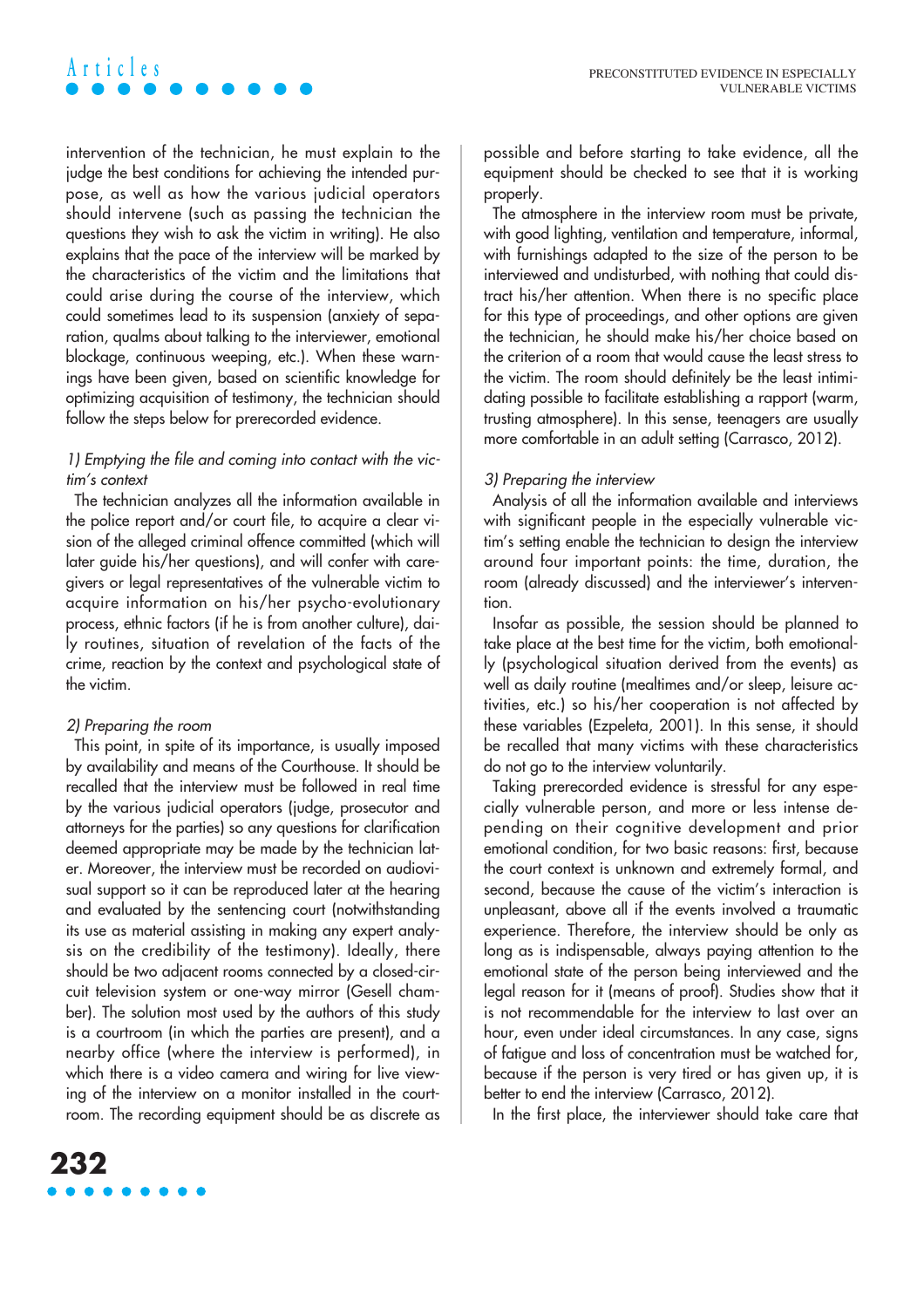his/her clothing does not signal inequality in the relationship. Concerning verbal communication, he/she should position himself/herself at the same visual height as the person being interviewed to stimulate treatment of equality, favor communication and perceive nonverbal signals that could show emotional distress. Direct visual contact is avoided when facts related to the person's victimization are approached, especially in sex crimes. Appropriate interviewer body posture should express openness to the victim's discourse, leaning slightly forward and with arms uncrossed. When he/she speaks, it is in a warm melodious tone, slowly, expressly avoiding childish language. Although it is also a good idea to avoid being overly warm and friendly, because it could provoke too strong a desire to please, and facilitate contribution of more extensive information, but compromise its reliability. The interview style, while not forgetting its legal nature, should be flexible, since victims of this kind react unproductively to the contexts and methods of rigid interviews (Carrasco, 2012).

#### 4) Interview stages

The technical interview in prerecorded evidence could be divided in four stages, throughout which all the scientific recommendations existing on acquiring testimony from vulnerable persons would be applicable (e.g., Milne and Bull, 1999; Lamb, Orbach, Hershkowitz, Esplin and Horowitz, 2007; Milne and Bull, 2006; Bull et al., 2009; Alemany, Quintana, Recio, Silva, Manzanero, Martorell and González, 2012):

### a) Introduction

The basic purpose of this stage is to establish a rapport with the victim, prepare him for developing the evidence, evaluate the level of his cognitive development (linguistic development and level of reasoning and knowledge), and observe the development of his social skills. This stage is also important to favor attention and a feeling of safety (Ezpeleta, 2001), so he should be encouraged to express any doubts and concerns. Since it is a preparatory stage, it is unnecessary to record it, except when expressly stipulated by the examining judge; although if later it is planned to evaluate the credibility of the victim's testimony, it would not be excessive (and, meanwhile, that recording could always be used by the expert to check his own skill). The main steps to be followed are:

 $\sqrt{ }$  The interviewer receives the person to be examined and introduces himself by name.

 $\sqrt{\ }$  The person to be examined is asked his full name, age, and whether he knows where he is, and where he lives. Depending on the age and ability of the person, he could even be shown around the Courthouse and introduced to people who are going to take part in the evidence, explaining their roles, all in understandable language.

**Articles**

- ✔ Explanation of the framework of the interview. He is told what the interview is for, avoiding unrealistic expectations about the purpose and requirements of the interviewer and explaining how the interview will be carried out, that he is going be alone in the room with the technician/s, and that there will be other people observing, but in a different room. These explanations can be given while visiting both rooms.
- $\sqrt{\frac{1}{2}}$  Explanation about the limits of confidentiality. The reason that other people will be watching the interview is because they want to help, and guarantee his safety. People from his setting (teachers, neighbors, friends, etc.) and the rest of people who work at the Courthouse will not have access to the information.
- ✔ Establish the rules of the interview. The person is told to listen closely to the questions, not be in a hurry to answer, and to tell everything he can remember, although it may seem unimportant, but only if he is sure of it. Point out that if he thinks he has made a mistake, he can change his mind and should ask for an explanation if he does not understand a question, encouraging him/her to make an effort and do the best he can.
- ✔ Evaluate the person's understanding of the concepts of true and false along the way, making sure that he understands that it is very important to tell the truth about everything. Remind the person that he can say he does not remember or that he does not know the answer to the question. Tell him it is better to say he does not want to talk about a subject (situation we have to respect) than to invent it (or lie). He is told that his story is important, expressly requesting his collaboration. It is also advisable to inform him that although he is asked about the same thing several times, this does not mean that his answers are wrong, but that the interviewer might be confused.
- ✔ Warn him that the interview is going to be recorded, and explain why and how important it is. He can even be allowed to help install the audiovisual recording equipment so he is not worried about it.
- $\sqrt{}$  Tell him where his family members or the caregiver who came with him are going to be during the interview.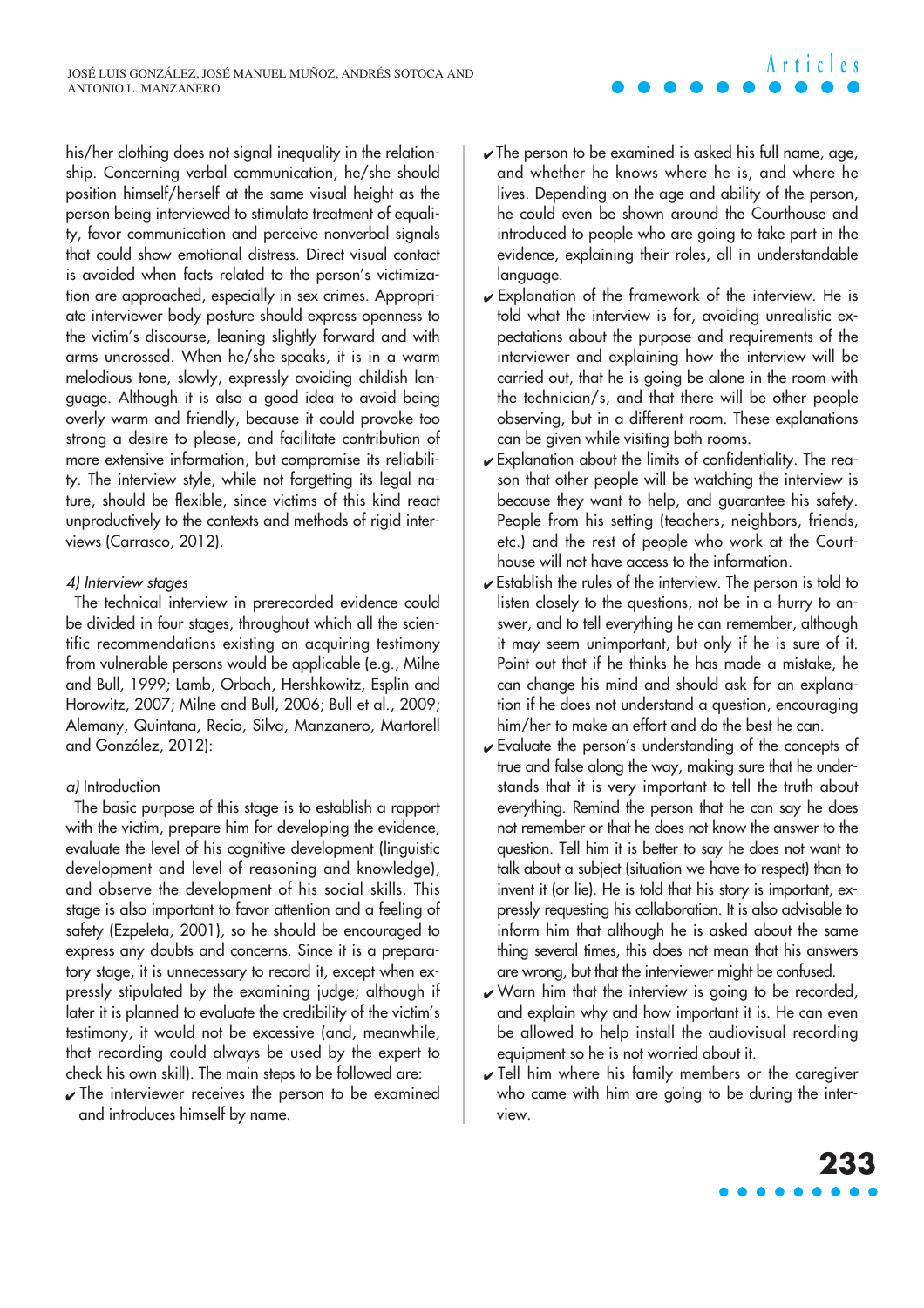# b) Transition stage

**Articles**

The goals of this stage are to secure rapport, progress in the exploration of his/her cognitive and social skills, training him/her in the technique of free narration that will be used in the following stage, and evaluate how he/she remembers. During this stage, the technician must use a strategy that is not very directive, approaching some pleasant neutral subject first (friends, games, TV programs, hobbies, etc., using the information given previously by his/her context on his/her interests and strengths), and concentrating attention later on a recent positive episode that he/she can be asked to remember and describe in as much detail as possible. This will serve as training for later detailed explanations, while at the same time enables evaluation of his/her cognitive abilities. During this stage, the interviewer and the person to be examined are alone. However, since audiovisual media are going to be used, there could be an assistant (properly introduced), who would not intervene in the interview but would make sure that the technical media (video camera and wiring) are working properly (sound and image are received well in the room where the observers are, that the camera is wellcentered at all times and that the interview is recorded). This preparatory stage should also be recorded, and watched by the parties, as the examining judge deems appropriate.

#### c) Getting the account

The purpose of this stage is to get the most extensive, accurate account possible of the events under investigation. This stage, which continues from the one before, starts when the interviewer thinks the time is right, beginning with a lead-in sentence such as, "do you know why you came here today? Tell me everything you can remember about that situation." In this sense, the technician can recur to the use of protocols already demonstrated (see the references already cited on interviewing minors or persons with intellectual disability, and especially for this stage, the paper by Lamb et al., 2007, on the NICHD protocol; or the proposals by Recio et al., 2012 for the disabled). At the end of this period, the technician must have acquired sufficient information on the following questions (in case of child sexual abuse; for other crimes, it would have to be adapted to the points to be documented):

 $\sqrt{\frac{1}{10}}$  Who: Name of the alleged aggressor and his/her relationship.

- $\vee$  When: What time of day (morning, afternoon, night), week (week end, daily), before/after … the events investigated occurred. This is of special legal importance because depending on the age and ability of the person evaluated at the time of the alleged crime, the legal qualification of the events will be one or another, so the technician should not be surprised that the various judicial operators emphasize this. Nevertheless, it should be kept in mind that some especially vulnerable people might not be able to answer this question or those concerning frequency.
- ✔ Where: What the person saw while the alleged crime was being committed, what the place was like, what part of the house, whether it was in more than one place, etc.
- $\sqrt{r}$  Frequency: Know how much (a lot/a little) and since when.
- $\sqrt{2}$  How: What the alleged aggressor did, what the victim did, positions they were in, whether they talked about anything, etc.
- ✔ Circumstances of the crime: If it is a sexual crime, if they had their clothes on or off, if there was a light on or not, if there was noise, if the door was open or closed, if the victim has been seen naked, whether he/she saw the suspect's "dick/penus", whether pictures were taken at any time, etc.
- ✔ Persons involved (whether anyone else was present).
- $\checkmark$  Whether the victim witnessed similar acts against other persons
- $\checkmark$  Find out whether the alleged perpetrator said things like don't tell/it's a secret.
- ✔ Find out whether the alleged perpetrator threatened/abused him in any way. If he threatened the victim, find out what the threat consisted of and what importance/consequences it had for him
- $\sqrt{\frac{1}{10}}$  Find out if the alleged perpetrator seduced him with gifts, signs of affection.

When the technician ends his/her intervention, he will pause and go to the room where the observers are (while his/her assistant, if any, remains with the person examined, talking about neutral subjects), in order to compile any questions they may have, which they will have been taking note of as they were viewing the interview. The person examined should be informed of the reason why the interviewer is leaving the room. The questions posed by the various judicial operators are asked the person examined (victim) by the technician after prior rewording, according to the following procedure and in order by type of ques-

# **234**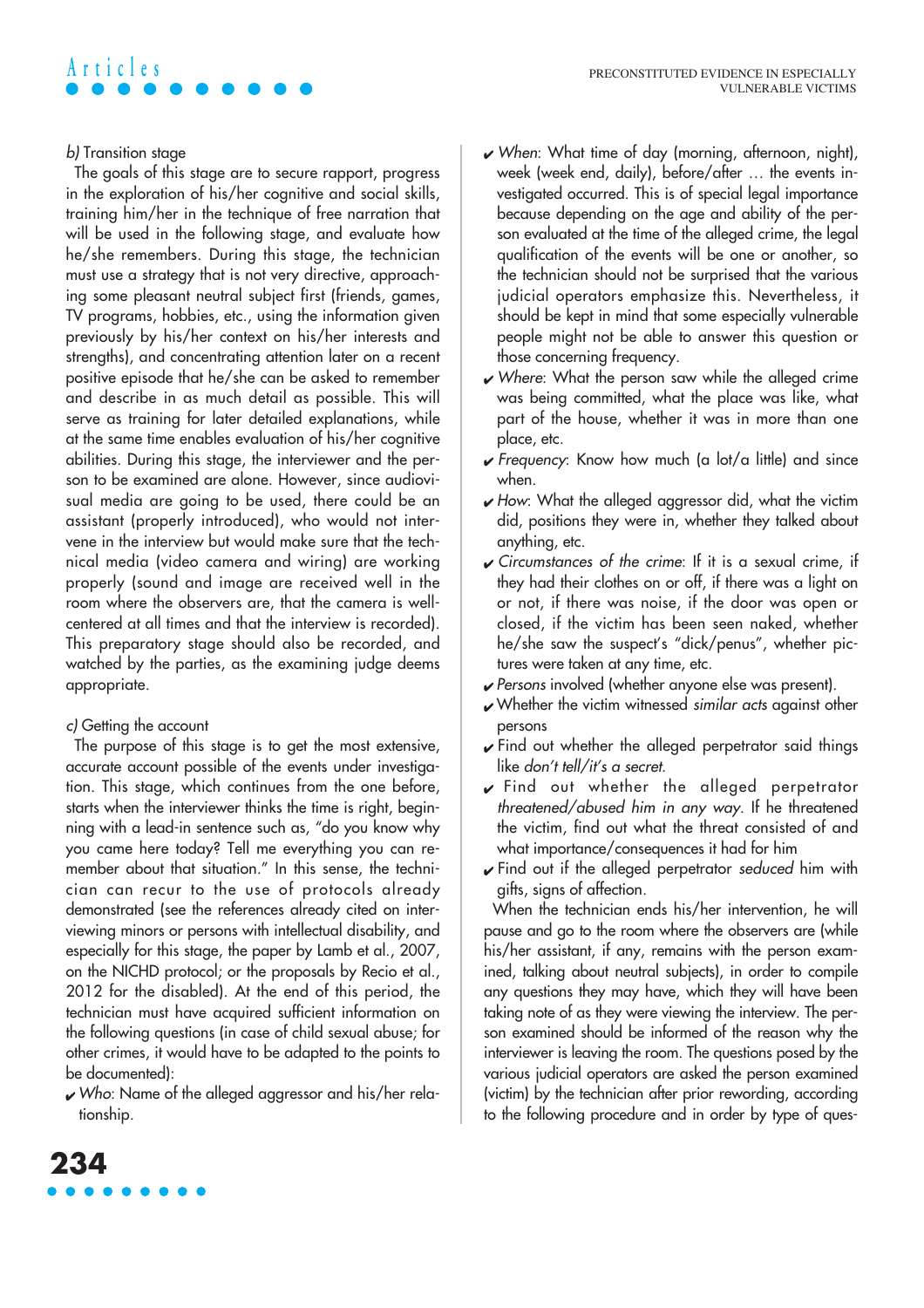tion (Manzanero, 2010). This process is repeated as often as the parties consider necessary until they are sure the Examining Judge deems that the legal principle of contradiction between parties has been complied with.

The approach to the events reported ends by checking whether there are any other relevant subjects that have not been dealt with, and the person examined is given an opportunity to comment. Recording of the interview could end here. It is duly processed by the secretary and given to the examiner, and must be placed under due custody, because it is the key element that will enable the second of the legal principles that make the testimonial evidence valuable on the day of the hearing to be guaranteed, immediacy, by projection before the Court.

#### d) Closure

Keeping in mind the tension to which the person examined may have been subjected, with closure of the interview, it is attempted to procure a positive emotional tone. To do this, attention is focused again on the person's strengths and interests, or even a few minutes devoted to light conversation about a leisure activity (Carrasco, 2012). He is again encouraged to ask anything or talk about his/her concerns about the judicial process, abuse or consequences of what he/she has revealed. The person is clearly informed of what the following steps in the judicial process will be, with caution not to make promises that cannot be kept. And finally, the person is thanked for his/her participation in the interview, not for having revealed the criminal offense.

#### **CONCLUSIONS**

Some criminal offenses committed against especially vulnerable individuals pose significant challenges to the criminal investigation. On one hand, such victimization, due to its characteristics (clandestine, absence of witness and lack of physical evidence), makes the cognitive evidence (testimony of the victim/witness) more important as an item of proof, which in this type of victims, is easier to contaminate because of their special cognitive condition, and on the other, they are already in very fragile condition when they start out, and this requires greater sensitivity to avoid causing them additional harm as they go through the Justice System.

These characteristics have led the Justice System to legally admit prerecorded evidence in such criminal offenses, on one hand, to protect the cognitive evidence (testimony), and on the other, protect the victim from any factors associated with secondary victimization.

Research in psychology of testimony and psychology of criminal victimization has made the knowledge and skills necessary to prerecord evidence in a manner appropriate for achieving the purposes described available to criminal psychologists (in criminal investigation units of police forces and corps) and forensic psychologists.

**Articles**

However, current limitations in equipment and staffing for these proceedings usually keep these technicians from carrying them out and limit effective practice of the higher interest of the especially vulnerable victim. In this sense, we advocate that both judicial authorities and the General Council of Psychologists demand that government consolidate these professional profiles.

#### **ACKNOWLEDGMENTS**

This study forms part of the Eliminating barriers faced by victims with intellectual disabilities: Police and judicial proceedings with victims of abuse with intellectual disabilities Project funded by the International Foundation of Applied Disability Research (FIRAH), carried out in the Victims with Intellectual Disabilities Care Unit of the Carmen Pardo-Valcarce Foundation with the collaboration of the Guardia Civil Judicial Police Criminal Behavior Analysis Section.

| <b>TYPE AND ORDER</b><br>OF QUESTIONS | <b>PURPOSE</b>                                                                                                                                                                                           |
|---------------------------------------|----------------------------------------------------------------------------------------------------------------------------------------------------------------------------------------------------------|
| 1. Open questions                     | Acquire information without<br>pressing or directing the an-<br>swers                                                                                                                                    |
| 2. Specific unsuggestive<br>questions | Clarify the information provided<br>by the victim                                                                                                                                                        |
| 3. Closed questions                   | Clarify the information provided<br>by the victim                                                                                                                                                        |
| 4. Suggestive questions               | Useful to evaluate the victim's<br>resistance to suggestibility.<br>Should be used with much pre-<br>caution and always considering<br>the possibility that the informa-<br>tion acquired is inaccurate. |
| 5. Confrontation questions            | To be used when the victim has<br>offered contradictory informa-<br>tion during the interview or with<br>respect to other examinations,<br>to clarify the information pro-<br>vided.                     |

# **235**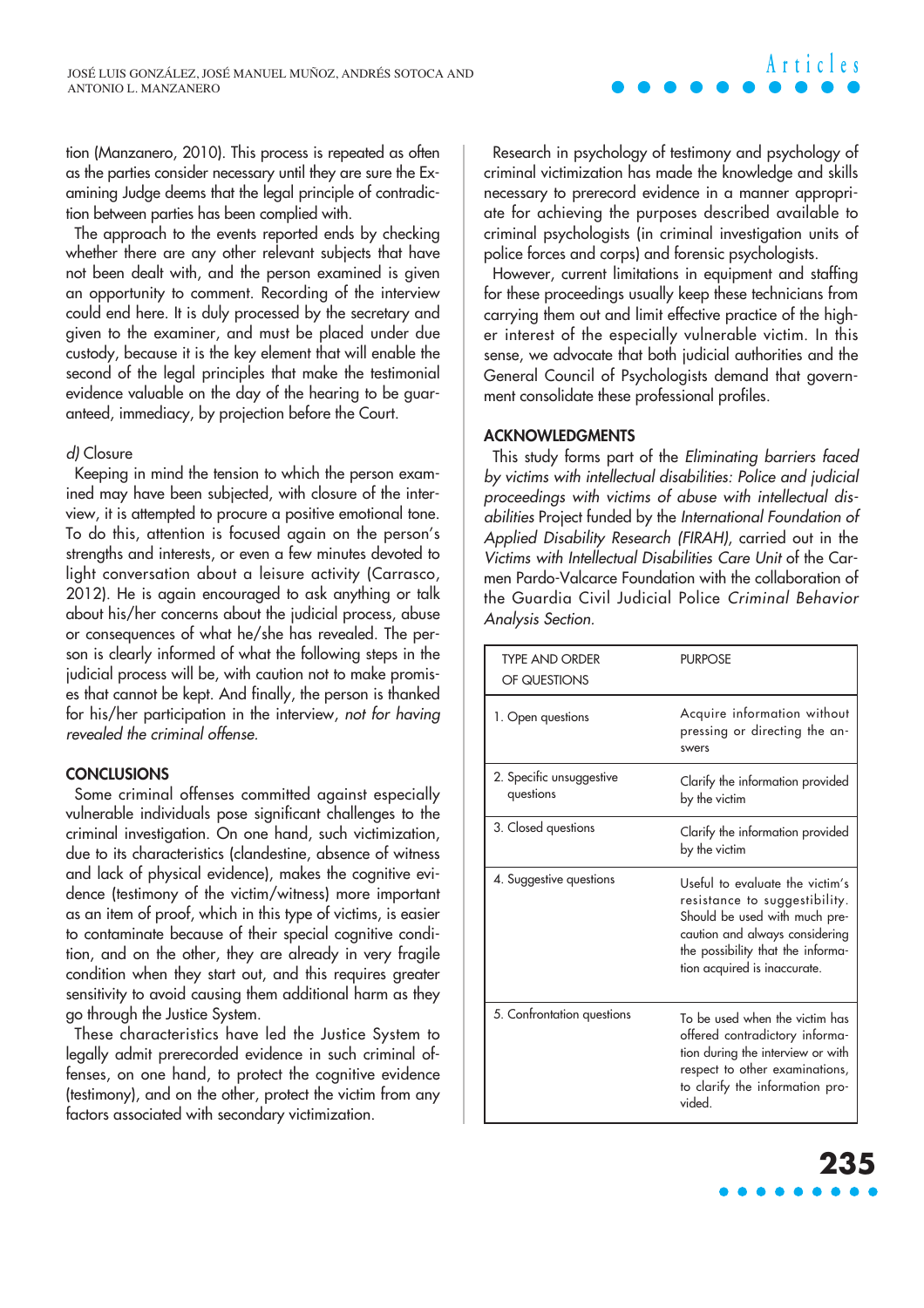# **Articles**

### **REFERENCES**

- Ainsworth, P. B. (2001). Psychology, Law and Eyewitness Testimony. Wiley.
- Alcón, M. F., & De Montalvo, F. (2011) (Coords.). Los menores en el proceso judicial [Minors in judicial process]. Madrid: Técnos.
- Alemany, A., Quintana, J. M., Recio, M., Silva, E., Manzanero, A. L., Martorell, A., & González, J. L. (2012). Guía de intervención policial con personas con discapacidad intellectual [Guidelines for police intervention in persons with intelectual disabilities]. Madrid: Fundación Carmen Pardo Valcarce.
- Arruabarrena, M. I., & De Paúl, J. (2008). Violencia y maltrato sobre menores [Violence and maltreatment of minors]. In J. R. Agustina (Ed.), Violencia intrafamiliar. Raíces, factores y formas de la violencia en el hogar [Intrafamily violence. Roots, factors and forms of violence in the home]. (pp. 165-196). Madrid: Edisofer.
- Baddeley, A., Eysenck, M. W., & Anderson, M. C. (2010). Memoria [Report]. Madrid: Alianza Editorial.
- Bull, R., Valentine, T., & Williamson, T. (2009). Handbook of Psychology of Investigative Interviewing: Current Developments and Future Directions. Wiley.
- Carrasco, A. (2012). La entrevista con niños y adolescents [Interviewing children and adolescents]. In C. Perpiñá (Ed.). Manual de entrevista psicológica [Manual of psychological interviewing] (pp. 201-239). Madrid: Pirámide.
- Caso, M., Arch, M., Jarne, A., & Molina, A. (2011). Guía práctica de exploración de menores [Practical guidelines for examining minors]. Madrid: Editorial Jurídica Sepín.
- De la Rosa, J. M. (2011). Especialidades en la declaración del testigo menor en la fase de instrucción [Specializations in declaration by the child witness during examination]. In M. F. Alcón & F. De Montalvo (Eds.). Los menores en el proceso judicial [Minors in judicial process.] (pp. 93-122). Madrid: Técnos.
- Echeburúa, E. & Guerricaechevarría, C. (2005). Abuso sexual en la infancia: víctimas y agresores [Sexual abuse in childhood: Victims and aggressors]. Barcelona: Ariel.
- Echeburúa, E. & Subijana, I.J. (2008). Guía de buena práctica psicológica en el tratamiento judicial de los niños abusado sexualmente [Good psychological practice guidelines in judicial treatment of sexually abused children]. International Journal of Clinical and Health Psychology, 8(3), 733-749.
- Ezpeleta, L. (2001). La entrevista diagnóstica con niños y adolescents [The diagnostic interview with children and adolescents]. Madrid: Síntesis.
- Garrido, E. & Masip, J. (2004). La evaluación del abuso sexual infantil. Ponencia presentada en el I Congreso de Psicología Jurídica y Forense en Red [Evaluation of child sexual abuse. Lecture given at the 1st Congress of Network Legal and Forensic Psychology]. Recovered from: http://www.copmadrid.org/congresoredforense/.
- Gisbert, M. (2011). La preconstitución de la prueba y el testimonio de referencia [Precording evidence and reference testimony.] In M. F. Alcón & F. de Montalvo (Eds..), Los menores en el proceso judicial [Minors in the judicial process.](pp.139-157). Madrid: Técnos.
- González, J. L., Cendra, J., & Manzanero, A. L. (2013). Prevalence of disabled people involved in Spanish Civil Guard's police activity. Research in Developmental Disabilities, 34, 3781–3788.
- Hamblen, J. & Levine, M. (1997). The legal implications and emotional consequences of sexually abused children testifying as victim-witnesses. Law and Psychology Review, 21, 139-179.
- Lamb, M. E., Orbach, Y., Hershkowitz, I., Esplin, P. W., & Horowitz, D. (2007). A structured forensic interview protocol improves the quality and informativeness of investigative interviews with children: A review of research using the NICHD Investigative Interview Protocol. Child Abuse & Neglect, 31, 1201 - 1231.
- Lameiras, M. (2002). Abusos sexuales en la infancia. Abordaje psicológico y jurídico [Sexual abuse in childhood. Psychological and legal approach]. Madrid: Biblioteca Nueva.
- Magro, V. (2008). Necesidad de la práctica de la prueba preconstituida con menores de edad en el Juzgado de Instrucción en los delitos contra la libertad sexual [Need for precordeding evidence with minors in the Examining Court in crimes against sexual freedom.] La Ley. Revista Jurídica Española de Doctrina, Jurisprudencia <sup>y</sup>Legislación, 4, 1482-1488.
- Manzanero, A. L. (2010). Memoria de testigos. Obtención y valoración de la prueba testifical. [Witness memory. Acquiring and evaluating testimonial evidence]. Madrid: Pirámide.
- Manzanero, A. L., Recio, M., Alemany, A., & Pérez-Castro, P. (2013). Factores emocionales en el análisis de credibilidad de las declaraciones de víctimas con discapacidad intelectual/ Emotional factors in credibility